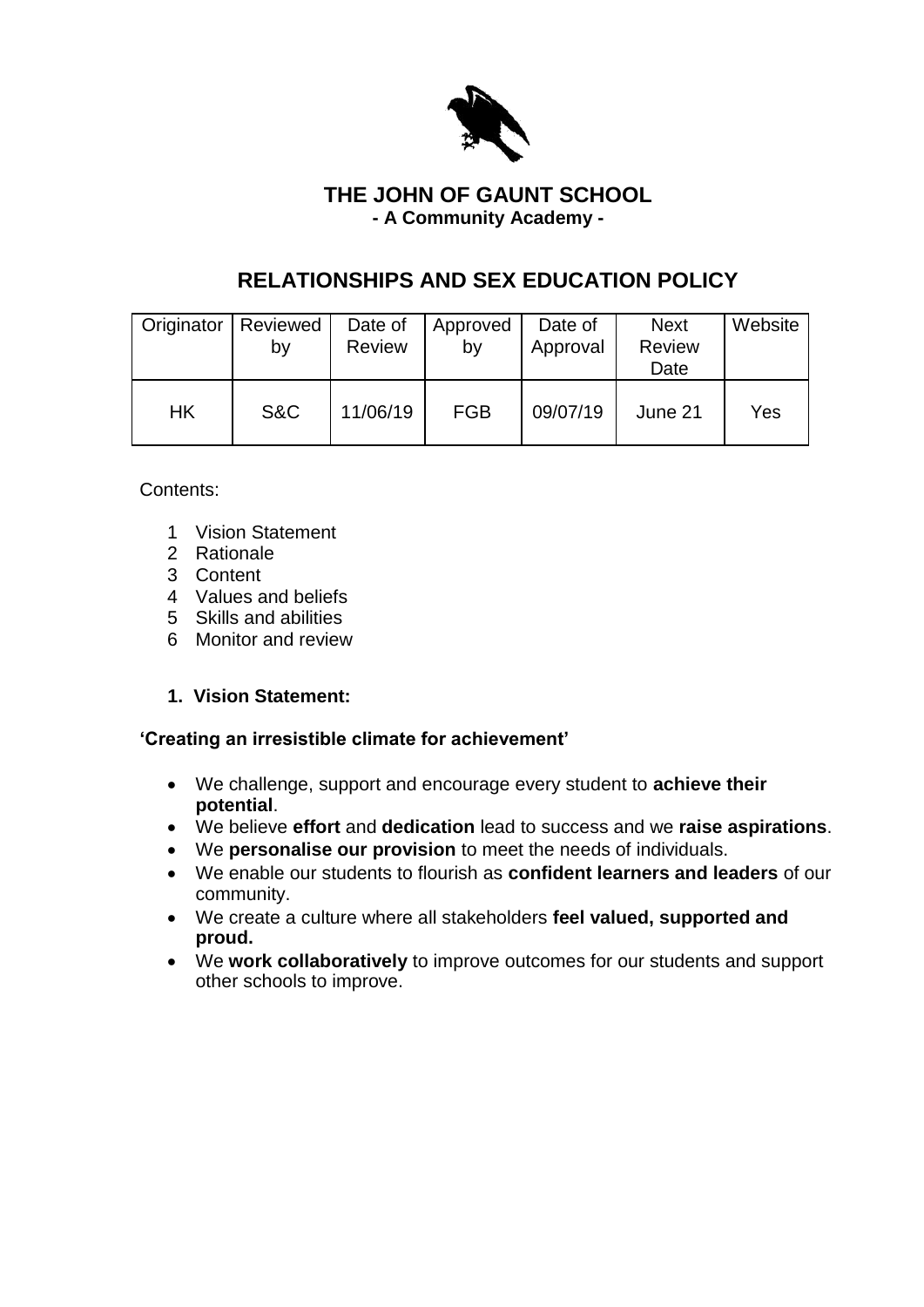## **2. Aims of Relationships and Sex Education (RSE)**

This policy needs to be read alongside the following policies:

- Equality
- Confidentiality
- Child Protection and Safeguarding

The aim of this policy is to clearly communicate to staff, parents, visitors and students the framework in which RSE will be delivered in this school.

The John of Gaunt School believes that RSE is an educational entitlement of all students and an integral part of each student's emergence into adulthood.

Aims:

- 2 i To encourage personal responsibility in all forms of behaviour;
- 2 ii To encourage self-esteem;
- 2 iii To encourage respect and consideration for others irrespective of their gender, race or sexuality;
- 2 iv To provide both support and accurate age appropriate information for young people and their parents; and to ensure that laws relating to sex and relationships are discussed
- 2 v To promote openness and discussion on related issues in and out of school;
- 2 vi To promote the ability to make positive healthy choices and to resist pressure;
- 2 vii To allow students the opportunity to consider the skills required for being future parents and carers of children;
- 2 viii To provide students with a safe environment to consider and reflect on their own values and attitudes relating to relationships and sexual health;
- 2ix To provide students with information about services supporting sexual health and relationships, particularly those relating to young people.

To promote the importance of healthy relationships.

To highlight the impact that relationships can have on the mental health of young people.

To ensure that children can consider issues of consent and sexual exploitation in order to equip them to make safe and healthy choices as they progress to adulthood.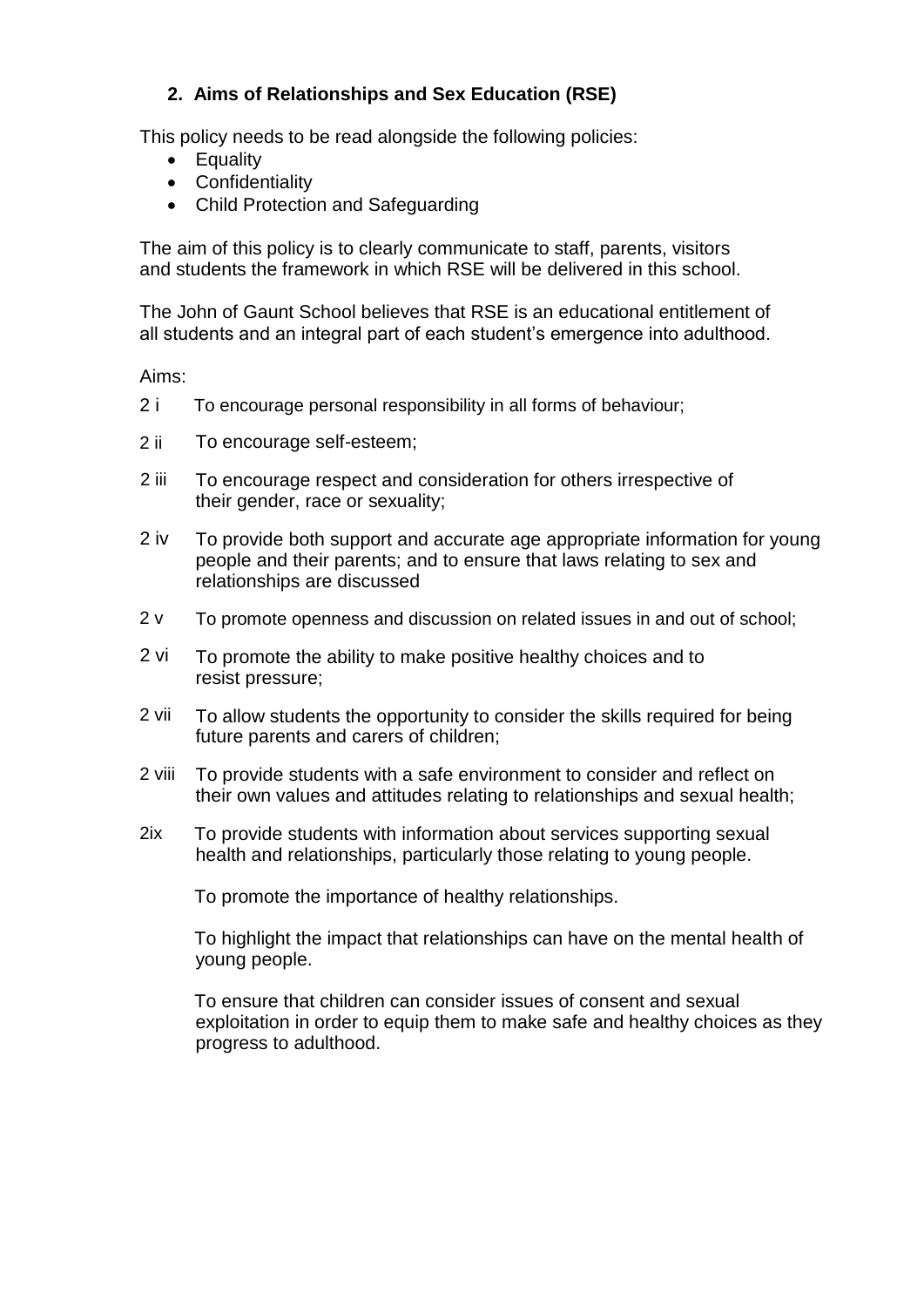# **3. Content**

Relationships and sex education provides knowledge and encourages the acquisition of skills and attitudes, which allows students to manage their lives in a responsible and healthy way. Under the 1996 Education Act schools have a duty to ensure that Relationship and Sex Education provides appropriate information and encourages students to have due regard to moral considerations and the value of family life.The Act states "the aim of education is to prepare children and young people for the opportunities, responsibilities and experiences of adult life". It also requires secondary schools to provide a RSE curriculum that includes teaching about Sexually Shared Infections (SSI's), including HIV and AIDS. The publication of the DfE's Relationships and Sex Education consultation response (February 2019) states that all "all schools will be required to teach RSE from September 2020 The Act gives parents the right to withdraw their children from all or parts of the Sexual Relationship Education (SRE*)* offered except where it forms part of a National Curriculum programme of study. Parents do not have to give any reasons for their decisions. All children, however, need to attend the relationships element of the teaching and learning but can be withdrawn from discussions regarding sex (DfE, 2019).

Any parent who wishes to withdraw a student from all or part of the RSE provided by the school must contact the Head teacher.

PSHE is taught in a spiral curriculum framework ensuring that students are able to access information which is age appropriate. RSE forms part of this curriculum. RSE is taught through the Science, PSHE and Religious Studies curriculum. Students may also have the opportunity to develop skills and consider RSE related issues and skills in other subjects, for example when studying themes in English Literature.

### 4. **Values and beliefs**

Students will be encouraged to consider the importance of the following values:

- Respect and valuing themselves and others.
- Understanding and sensitivity towards the needs and views of others.
- Responsibility for their own actions.
- Responsibility to the school, their family and the wider community.

#### 5. **Skills and abilities**

Students will be helped to develop the following skills:

- Communication including the making and keeping of relationships.
- Assertiveness and resistance to pressure.
- Decision-making.
- Recognising and using opportunities to develop a healthy lifestyle.